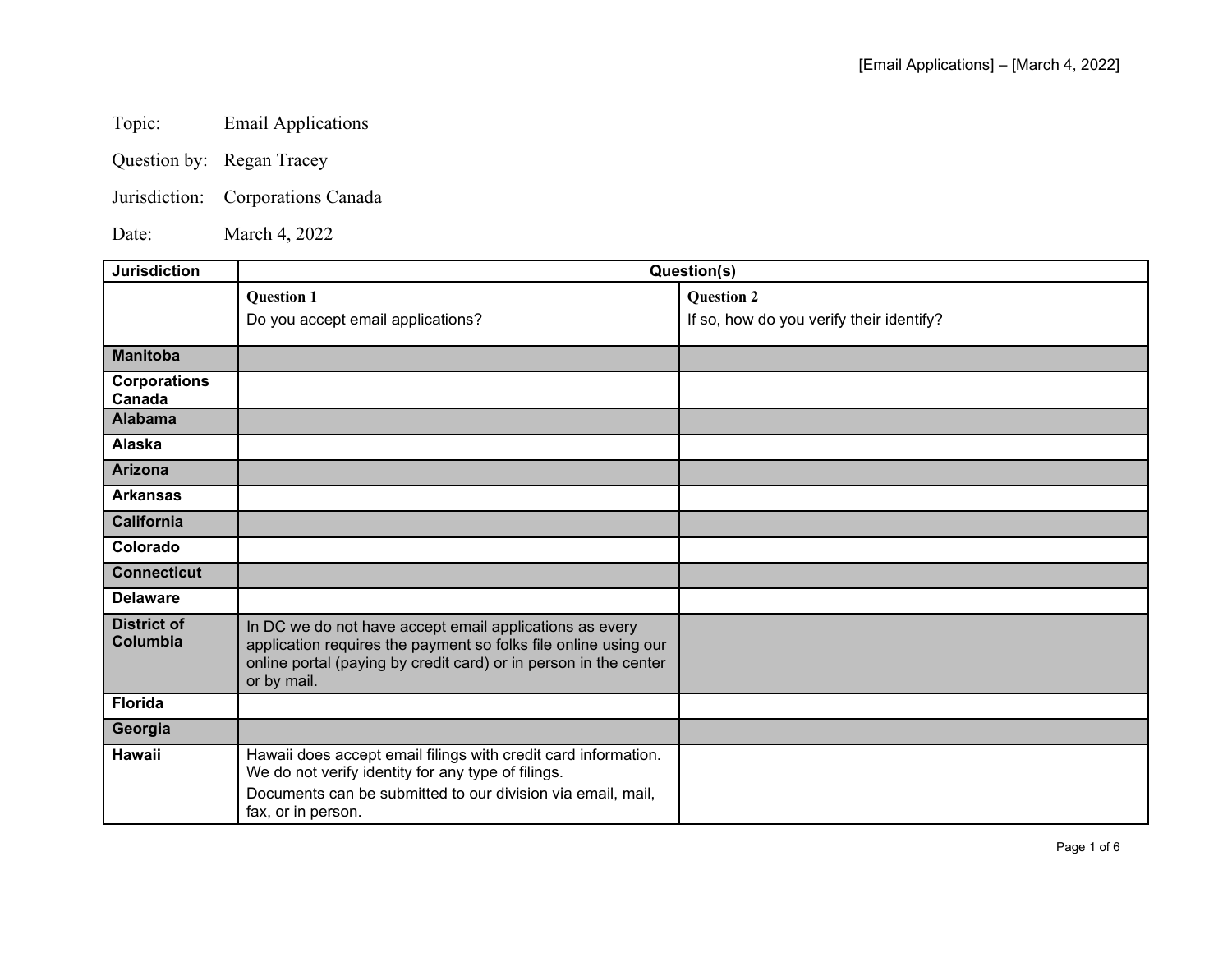| <b>Jurisdiction</b>  | Question(s)                                                                                                                                                                                                                                                                                                                                                                                                                                                                                                                                                                                                                                                                                                                                                          |                                                                                       |
|----------------------|----------------------------------------------------------------------------------------------------------------------------------------------------------------------------------------------------------------------------------------------------------------------------------------------------------------------------------------------------------------------------------------------------------------------------------------------------------------------------------------------------------------------------------------------------------------------------------------------------------------------------------------------------------------------------------------------------------------------------------------------------------------------|---------------------------------------------------------------------------------------|
|                      | <b>Question 1</b>                                                                                                                                                                                                                                                                                                                                                                                                                                                                                                                                                                                                                                                                                                                                                    | <b>Question 2</b>                                                                     |
|                      | Do you accept email applications?                                                                                                                                                                                                                                                                                                                                                                                                                                                                                                                                                                                                                                                                                                                                    | If so, how do you verify their identify?                                              |
| Idaho                |                                                                                                                                                                                                                                                                                                                                                                                                                                                                                                                                                                                                                                                                                                                                                                      |                                                                                       |
| <b>Illinois</b>      |                                                                                                                                                                                                                                                                                                                                                                                                                                                                                                                                                                                                                                                                                                                                                                      |                                                                                       |
| <b>Indiana</b>       | Indiana is the same as Ohio. Additionally, during the<br>pandemic we allowed email submission for service<br>companies and law firms that had a balance in their submitter<br>account.                                                                                                                                                                                                                                                                                                                                                                                                                                                                                                                                                                               |                                                                                       |
| <b>lowa</b>          |                                                                                                                                                                                                                                                                                                                                                                                                                                                                                                                                                                                                                                                                                                                                                                      |                                                                                       |
| <b>Kansas</b>        |                                                                                                                                                                                                                                                                                                                                                                                                                                                                                                                                                                                                                                                                                                                                                                      |                                                                                       |
| Kentucky             |                                                                                                                                                                                                                                                                                                                                                                                                                                                                                                                                                                                                                                                                                                                                                                      |                                                                                       |
| Louisiana            | We do accept emailed filings/applications, if they are located<br>in one of the non-mandatory online filing parishes.* (We have<br>14 parishes that are required to file online.)* They must have<br>a credit card saved on our online geauxBiz site, which they<br>give to us in order for us to charge the filing fees.                                                                                                                                                                                                                                                                                                                                                                                                                                            | I am not sure how to respond to your second question concerning<br>verifying identity |
| <b>Maine</b>         |                                                                                                                                                                                                                                                                                                                                                                                                                                                                                                                                                                                                                                                                                                                                                                      |                                                                                       |
| <b>Maryland</b>      | Maryland does not permit filing by email upon the initial<br>submission of a document. The corrected resubmission of a<br>filing that was first submitted by hard copy through the mail<br>and rejected by staff may be emailed to a designated email<br>address that staff monitors (<br>sdat.charterresubmit@maryland.gov) so long as the initial<br>rejection reason did not involve the payment of fees. The<br>email address for resubmission is highlighted within the<br>rejection paperwork returned to the filer. The resubmission by<br>email option has been most popular with those filers that only<br>had to first submit the document in hard copy because we<br>are not yet able to process the particular filing type through<br>our online portal. | We do not verify the identity of our filers.                                          |
| <b>Massachusetts</b> | Massachusetts does not permit filing by email.                                                                                                                                                                                                                                                                                                                                                                                                                                                                                                                                                                                                                                                                                                                       |                                                                                       |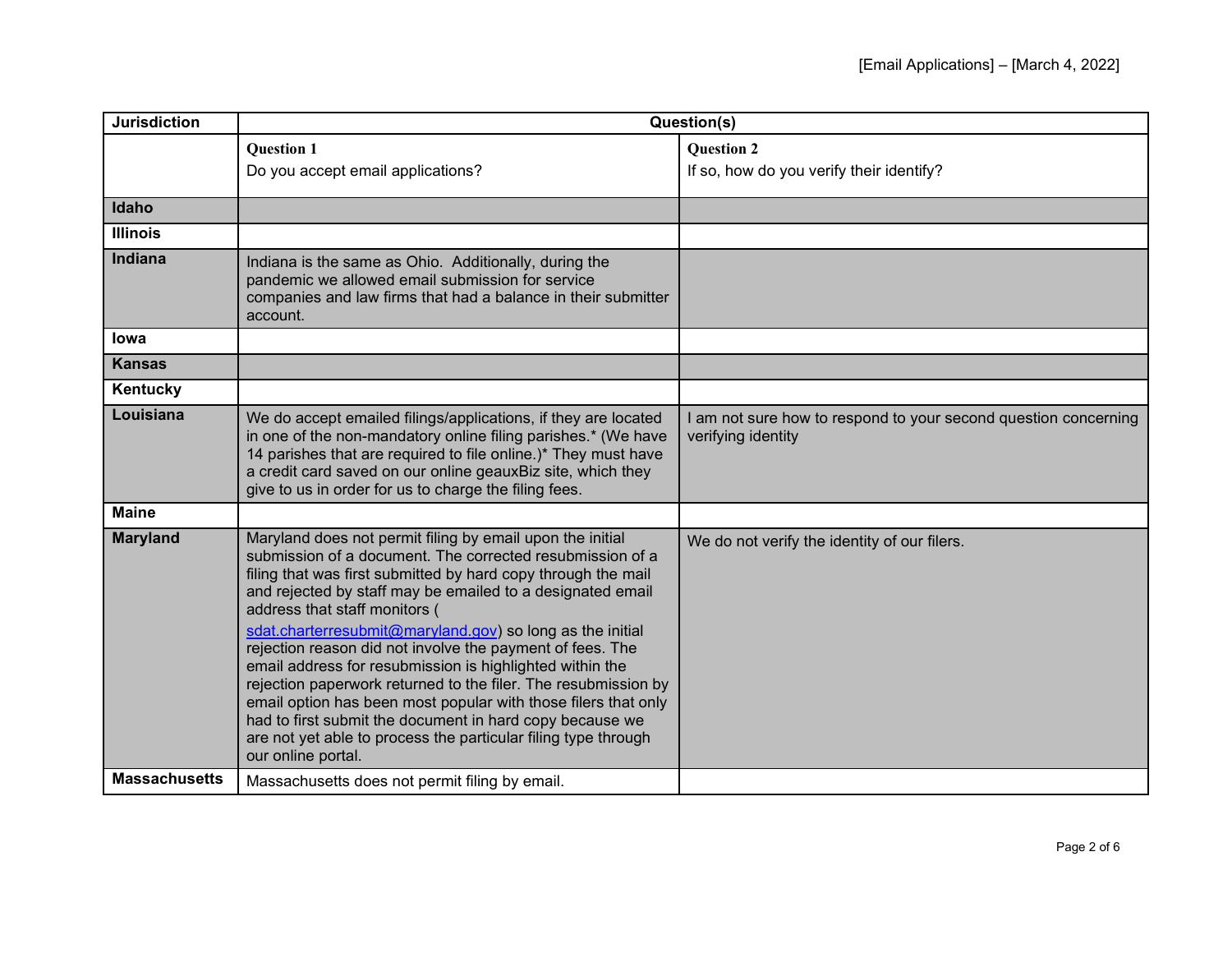| <b>Jurisdiction</b> | Question(s)                                                                                                                                                                                                                                                                                                                                                                                                                                                                                                                                                                                                                                                                                                                                                                                                                                                                                      |                                                                                                 |
|---------------------|--------------------------------------------------------------------------------------------------------------------------------------------------------------------------------------------------------------------------------------------------------------------------------------------------------------------------------------------------------------------------------------------------------------------------------------------------------------------------------------------------------------------------------------------------------------------------------------------------------------------------------------------------------------------------------------------------------------------------------------------------------------------------------------------------------------------------------------------------------------------------------------------------|-------------------------------------------------------------------------------------------------|
|                     | <b>Question 1</b><br>Do you accept email applications?                                                                                                                                                                                                                                                                                                                                                                                                                                                                                                                                                                                                                                                                                                                                                                                                                                           | <b>Question 2</b><br>If so, how do you verify their identify?                                   |
| Michigan            | In Michigan, our statutes require that we accept delivery of<br>documents "submitted by electronic mail or over the Internet."<br>In our current system, all of our forms are not available for<br>online submission, so we adopted a policy statement which<br>provides for email submission of documents that are not<br>available to be submitted online. Due to credit card security<br>standards, we have a standalone payment site which is used<br>for customers to only submit a payment. We communicate<br>with the customer to provide them with the fees due and<br>unique information that we ask them to input into the<br>reference field. We also require the customer to email us the<br>payment receipt so that we know the payment has been<br>made. You may view the first page of the payment site at:<br>https://www.thepayplace.com/mi/deleg/corpscp/billpreview.as<br>px. | Michigan does not have authority to verify the identity of<br>individuals submitting documents. |
| <b>Minnesota</b>    | Minnesota does not permit filing by email.                                                                                                                                                                                                                                                                                                                                                                                                                                                                                                                                                                                                                                                                                                                                                                                                                                                       |                                                                                                 |
| <b>Mississippi</b>  | Neither does Mississippi.                                                                                                                                                                                                                                                                                                                                                                                                                                                                                                                                                                                                                                                                                                                                                                                                                                                                        |                                                                                                 |
| <b>Missouri</b>     |                                                                                                                                                                                                                                                                                                                                                                                                                                                                                                                                                                                                                                                                                                                                                                                                                                                                                                  |                                                                                                 |
| <b>Montana</b>      |                                                                                                                                                                                                                                                                                                                                                                                                                                                                                                                                                                                                                                                                                                                                                                                                                                                                                                  |                                                                                                 |
| <b>Nebraska</b>     |                                                                                                                                                                                                                                                                                                                                                                                                                                                                                                                                                                                                                                                                                                                                                                                                                                                                                                  |                                                                                                 |
| <b>Nevada</b>       |                                                                                                                                                                                                                                                                                                                                                                                                                                                                                                                                                                                                                                                                                                                                                                                                                                                                                                  |                                                                                                 |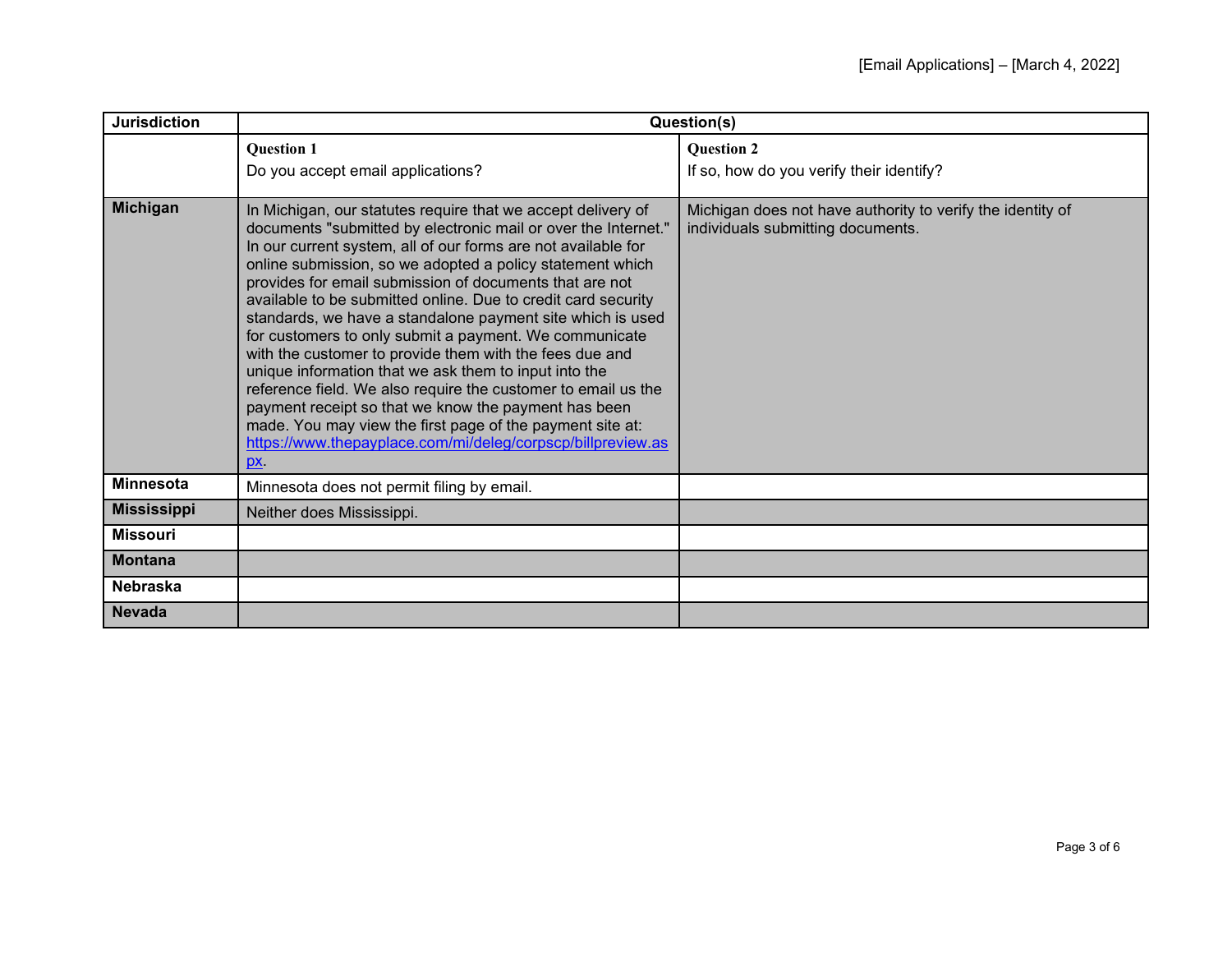| <b>Jurisdiction</b>   | Question(s)                                                                                                                                                                                                                                                                                                                                                     |                                                     |
|-----------------------|-----------------------------------------------------------------------------------------------------------------------------------------------------------------------------------------------------------------------------------------------------------------------------------------------------------------------------------------------------------------|-----------------------------------------------------|
|                       | <b>Question 1</b>                                                                                                                                                                                                                                                                                                                                               | <b>Question 2</b>                                   |
|                       | Do you accept email applications?                                                                                                                                                                                                                                                                                                                               | If so, how do you verify their identify?            |
| <b>New Hampshire</b>  | New Hampshire accepts corporate documents to be filed via<br>email ONLY from users with pre-approved ACH accounts.<br>As such, these filers are primarily service companies and law<br>firms.                                                                                                                                                                   |                                                     |
|                       | The procedure to establish an ACH account is as follows:<br>An ACH payment authorization form (attached) must be<br>completed and signed with a wet signature. One original of<br>the ACH form must be delivered to our Finance Group for<br>approval and processing. Validating payment information and<br>establishing the account generally takes 1-2 weeks. |                                                     |
| <b>New Jersey</b>     |                                                                                                                                                                                                                                                                                                                                                                 |                                                     |
| <b>New Mexico</b>     |                                                                                                                                                                                                                                                                                                                                                                 |                                                     |
| <b>New York</b>       |                                                                                                                                                                                                                                                                                                                                                                 |                                                     |
| <b>North Carolina</b> | North Carolina follows the same processes as Ohio.                                                                                                                                                                                                                                                                                                              |                                                     |
| <b>North Dakota</b>   | (Our response is very similar to Texas'.) Generally speaking,<br>we do not accept email business filings. This is for the<br>customer's protection of credit card information (IT security<br>concerns) and is consistent with the Payment Card Industry<br>Data Security Standard 4.2.                                                                         | N/A                                                 |
| Ohio                  | In Ohio we accept some filings by email if we are working<br>with a customer on an issue - for example, if we rejected the<br>filing and have the money in escrow we may have them<br>submit the corrected copy back to us, especially if it was<br>rejected in error.                                                                                          | We do not verify identity for any of our customers. |
| <b>Oklahoma</b>       |                                                                                                                                                                                                                                                                                                                                                                 |                                                     |
| Oregon                | <b>No</b>                                                                                                                                                                                                                                                                                                                                                       | N/A                                                 |
| Pennsylvania          |                                                                                                                                                                                                                                                                                                                                                                 |                                                     |
| <b>Rhode Island</b>   |                                                                                                                                                                                                                                                                                                                                                                 |                                                     |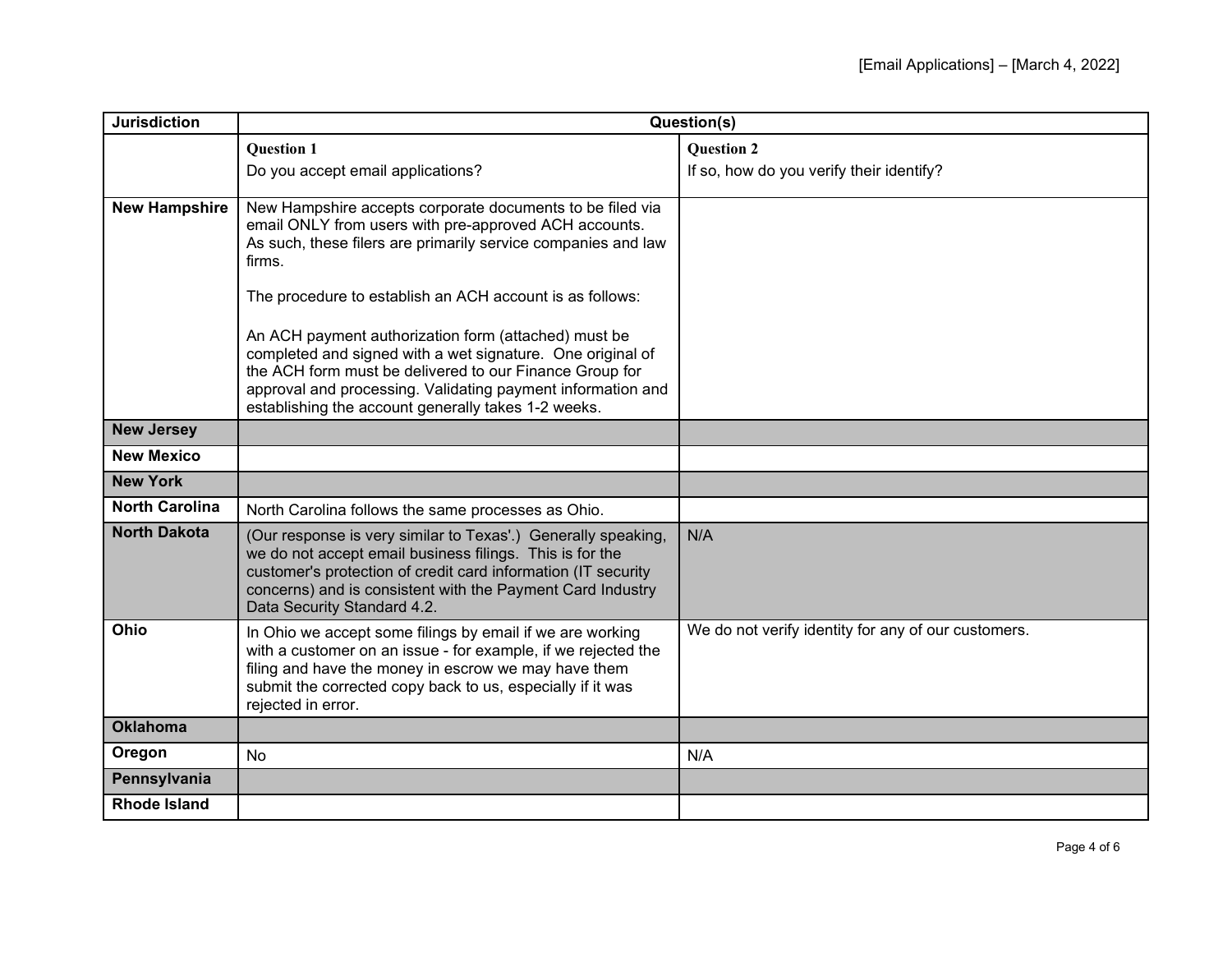| <b>Jurisdiction</b>   | Question(s)                                                                                                                                                                                                                                                                                        |                                          |
|-----------------------|----------------------------------------------------------------------------------------------------------------------------------------------------------------------------------------------------------------------------------------------------------------------------------------------------|------------------------------------------|
|                       | <b>Question 1</b>                                                                                                                                                                                                                                                                                  | <b>Question 2</b>                        |
|                       | Do you accept email applications?                                                                                                                                                                                                                                                                  | If so, how do you verify their identify? |
| <b>South Carolina</b> |                                                                                                                                                                                                                                                                                                    |                                          |
| <b>South Dakota</b>   |                                                                                                                                                                                                                                                                                                    |                                          |
| <b>Tennessee</b>      |                                                                                                                                                                                                                                                                                                    |                                          |
| <b>Texas</b>          | In general, Texas does not accept emailed business entity<br>formation filings or other filings submitted by email due to IT<br>security concerns and the need to limit receipt of confidential<br>credit card information that may be included with such<br>submissions.                          |                                          |
| <b>Utah</b>           |                                                                                                                                                                                                                                                                                                    |                                          |
| <b>Vermont</b>        |                                                                                                                                                                                                                                                                                                    |                                          |
| Virginia              |                                                                                                                                                                                                                                                                                                    |                                          |
| Washington            | In WA State, we do not accept emailed originations or other<br>documents that require payment. We do not accept payment<br>outside of in-person or the online system. We do not retain<br>any credit card or payment info.<br>We do allow an email return for documents that needed<br>correction. |                                          |
| <b>West Virginia</b>  |                                                                                                                                                                                                                                                                                                    |                                          |
| Wisconsin             | Wisconsin does accept email applications only if they pay for<br>the application online first via our Online Order System.                                                                                                                                                                         |                                          |
| Wyoming               |                                                                                                                                                                                                                                                                                                    |                                          |

**Additional comments:**

## **Full text of email:**

Good morning,